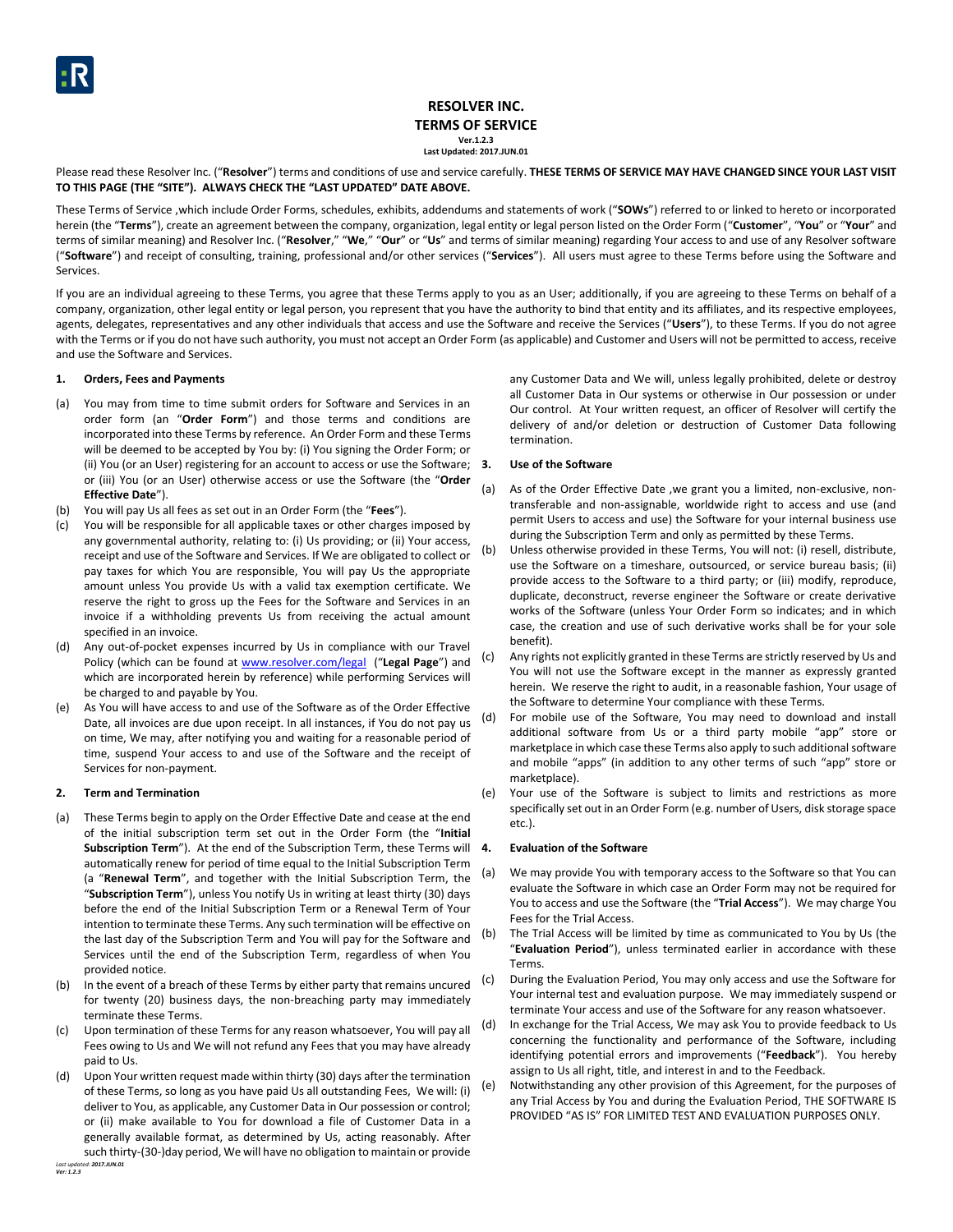## **5. Services**

- (a) We may provide You with Services as set out in an Order Form and a SOW (or a Change Order to a SOW). A SOW may be required for each project, and may specify, among other things, the purpose and scope of the project, the responsibilities of each party, assumptions, deliverable(s) (if any), applicable fees and payment terms, acceptance test procedures (if any) and any other specific requirements. In some instances, We may not commence providing Services to You unless a SOW has been agreed to by You and Us.
- (b) We may provide the Services remotely or at a location of Your choosing.
- (c) Either You or We may request additions, deletions or amendments to the Services in a SOW ("**Change**"). A Change will be requested in writing signed by an authorized representative of the party requesting the Change ("**Change Request**"). We will not have an obligation to perform, and You will not have an obligation to pay for, Services related to any Change unless You and We have agreed to the Change in writing. If You request a Change, We will evaluate the request and We will provide You with a written estimate of the cost, if any, of the requested Changes. Upon Your approval of the cost estimate and any additional terms and conditions related to such Changes, then You and We will enter into a change order document amending the applicable SOW (a "**Change Order**").

## **6. Our responsibilities**

- (a) In exchange for Your adherence to these Terms (including Your payment of Fees in accordance with these Terms), We will, in compliance with applicable laws (including data privacy laws):
	- i. use commercially reasonable efforts to provide you (and your Users) with access and use of the Software in accordance with our Availability Guarantee (as described in our Support Program);
	- ii. perform the Services in a professional and workmanlike manner in  $g$ . accordance with applicable professional standards;
	- iii. provide you with Software maintenance and support as set out in our support and maintenance program ("**Support Program**", which can be found on the Legal Page); and
	- iv. in relation to the Customer Data you upload into the Software: (1) maintain a comprehensive information security program to ensure the confidentiality, integrity and availability of such Customer Data; (2) protect such Customer Data from loss or unauthorized use, access, modification, disclosure or destruction all in accordance with industry best practices and in accordance with our security policies ("**Security Policies**", which we will make available to You upon your written request).
- (b) We will not be responsible for any compromise, loss, delay, alteration, or interception of Customer Data during the transmission of any data whatsoever across the Internet or mobile telecommunications networks.

## **7. Your responsibilities**

- (a) In exchange for Us providing You with access to and use of the Software and the Services, You will, in compliance with all applicable laws:
	- i. be responsible for Users' compliance with these Terms;
	- ii. maintain appropriate administrative, physical, and technical safeguards for protection of the security, confidentiality and integrity of Your Customer Data anytime it is not in the Software;
	- iii. comply with applicable privacy laws in relation to the collection, use and disclosure of any personally identifiable information ("**PII**") that may be included in the data you upload into the Software, including Customer Data;
	- iv. be responsible for the content, accuracy and quality of the Customer Data You use in connection with the Software and Services;
	- v. protect and securely manage account/user names, password(s), other login information and customer keys (if any) to prevent the unauthorized access to the Software and promptly notify Us in the event of an unauthorized access to the Software;
	- vi. install all updates to the Software in a timely fashion, as provided by Us; and
	- vii. be responsible for procuring and maintaining the Internet and mobile telecommunications network connections that connect Your Users and network to the Software.

## **8. Changes**

- (a) We may update these Terms from time to time. If We do so, We will notify You at the email address you provide in Your Order Form at least thirty (30) days before the update. If You do not agree with the changes You can cancel the Services, stop using the Software without further obligation, except for the payment of amount due for any outstanding Services and terminate these Terms. Any changes or modifications to these Terms will be effective immediately upon posting of the revisions on the Site, and Your continued use of the Services and Software after such time will constitute Your acceptance of such changes or modifications. You should from time to time review the Terms to understand the terms and conditions that apply to Your use of the Services and Software. The Terms will always show the 'Last Updated' date at the top. If You have any questions about the Terms, please email us at **legal[at]resolver.com**.
	- We may, at Our discretion, enhance or modify the Software from time to time and We will provide you with reasonable notice of any material modifications: (i) at the email address you provide in your Order Form; (ii) by posting a notice to this Site; or (iii) by posting a notice in the Software. Notwithstanding the foregoing, We may at any time modify or discontinue features of the Software to comply with applicable laws and regulations. We will not be liable to You or to any third party for any modification or discontinuation of the Software as described above.
- (c) We use a third party vendor to host the Software and we may change certain elements of the hosting services or such third party vendor from time to time. In all cases, We will always be responsible for the performance of such third party vendor, in accordance with these Terms and in each case, any such changes will not materially change, alter or modify your access and use of the Software.

## **9. Insurance**

(a) We carry commercial general liability insurance and errors and omissions insurance with the limits and for the coverages set out in the Certificate of Insurance (a copy of which can be found on the Legal Page).

# <span id="page-1-0"></span>**10. Confidentiality Obligations**

- (a) Each party may use Confidential Information only for the purposes of these Terms and, except as specifically provided for in this Section [10,](#page-1-0) will not disclose to any third party any Confidential Information, without the prior written consent of the other party. For the purposes of these Terms, "**Confidential Information**" means all technical, scientific, marketing, business, financial and commercial information or data whether communicated in writing or orally, which is provided by a party (the "**Disclosing Party**") to the other party (the "**Receiving Party**") as a consequence of these Terms. The Receiving Party will be liable to the Disclosing Party for any breaches of this Sectio[n 10](#page-1-0) by its employees, agents or third party service providers who obtain Confidential Information of the Disclosing Party from the Receiving Party. Confidential Information will not include information that: (i) was already known by or in the possession of the Receiving Party at the time of disclosure, other than through an obligation of confidentiality; (ii) was at the time of disclosure or thereafter became publicly available or known to the public or otherwise part of the public domain without breach of these Terms by the Receiving Party; (iii) was subsequently disclosed to the Receiving Party by a third person who had the right to make such disclosure; and (iv) is developed by the Receiving Party independently of any Confidential Information or other information received from the Disclosing Party.
- (b) The foregoing obligations of non-disclosure and restricted use will not apply to any Confidential Information that is required to be disclosed by law or court order, provided that notice is promptly delivered to the Disclosing Party in order to provide an opportunity to seek a protective order or other similar order with respect to the Confidential Information and thereafter the Receiving Party discloses only the minimum information required to be disclosed in order to comply with such law or court order, whether or not a protective order or other similar order is obtained by the Disclosing Party.
- (c) The agreements and covenants set forth in this Sectio[n 10](#page-1-0) will be construed as being an agreement independent of any other provisions in these Terms. The existence of any claim or cause of action of either party against the other party, whether predicated on these Terms or otherwise, will not constitute a defence to the enforcement by such other party of any of the covenants and agreements of this Section [10.](#page-1-0) Each of the parties acknowledges that its failure to comply with the provisions of this Sectio[n 10](#page-1-0) will cause irreparable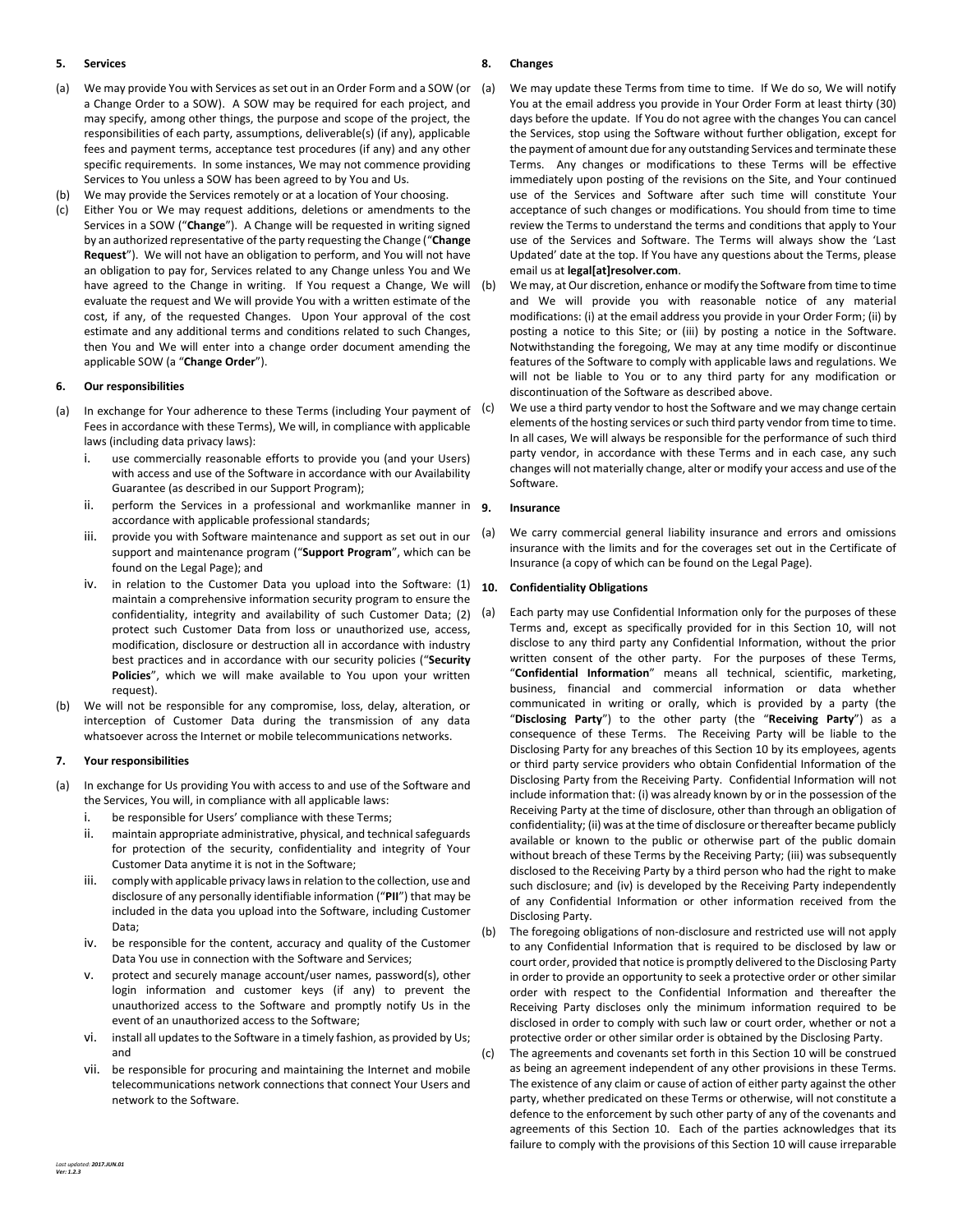harm to the other party which cannot be adequately compensated for in damages, and accordingly acknowledges that the other party will be entitled, in addition to any other remedies available to it, to interlocutory and permanent injunctive relief to restrain any anticipated, present or continuing breach of this Sectio[n 10.](#page-1-0)

## **11. Privacy and Data Protection**

- (a) We will not monitor or access your Customer Data, except: (i) where instructed or permitted by You, or (ii) as otherwise required by law or to exercise or protect Our legal rights.
- (b) You acknowledge and agree that the encryption we use in relation to the Customer Data prevents us from ever having knowledge (actual or implied) of, Use of, or access to any PII that may or may not be contained in the  $14$ . Customer Data. Additionally, You acknowledge and agree that: (i) the encryption that we utilize prevents and prohibits Us from determining whether or not the Customer Data actually contains PII; and (ii) accordingly it may not be possible for Us to fulfill any of Your specific data security requirements (including legal requirements) in relation to PII and Customer Data.
- (c) We will collect, use and process Customer Data only in accordance with: (i) Our Privacy Statement (which is incorporated into these Terms by reference and which can be found on our Legal Page) and to the extent reasonably required to provide the Software and Services; and/or (ii) Your instructions.
- (d) We will process your Customer Data in an agreed upon region (e.g. Canada, United States, Europe) as set out in an Order Form. We may transfer your Customer Data within the agreed upon region. We will not transfer your Customer Data outside of the agreed upon region without Your written consent.
- (e) You agree that We may contact You via e-mail or otherwise with information relevant to Your use of the Services and Your payment obligations.
- (f) You acknowledge that the European Commission, pursuant to a decision of 20 December 2001 has declared, for the purposes of Article 25920 of the European Commission Directive 95/46/EC, the Canadian *Personal Information Protection and Electronic Documents Act*, that applies to Us, provides an adequate level of protection for personal data transferred from the European Community. Accordingly, You agree that if Customer Data originates from the European Community no additional safeguards are needed to meet the requirements of the EU Data Protection Directive.

# **12. Customer Data**

- (a) We make no claim to your trade names, logos and other trademarks or service marks ("**Marks**") and Customer Data and We will not sell your **15. Ownership and Proprietary Rights** Customer Data to third parties.
- (b) You are solely responsible for Your Customer Data. We are not liable to You, Your Users or Your customers for any loss or damages arising from any Customer Data. "**Customer Data**" means all visual, written or audible communications, files, data documents, videos, recordings, or any other material displayed, posted, uploaded, stored, exchanged or transmitted on or through your use of the Software.
- You grant Us a world-wide, royalty-free, sub-licensable licence to use, modify, reproduce and distribute the Customer Data, only as reasonably required to provide access to and use of the Software (e.g., We may encrypt your Customer Data which may involve use, reproduction and modification of your Customer Data). You warrant that you have sufficient, lawful non-infringing rights to the Customer Data and to grant the license contained in this Section.

# <span id="page-2-0"></span>**13. Warranty and Warranty Disclaimer**

- (a) Although We will make Our best effort to deliver functioning Software and an acceptable Service, We do not warrant that the Software, the Services or any content provided will be error free or satisfy all Your requirements. We will use commercially reasonable efforts to correct any error, in a timely fashion, that may be discovered by You or Us.
- (b) You acknowledge and agree that notwithstanding the Security Policies and Our methods and procedures to secure the Software, such methods and procedures may not prevent unauthorized electronic intruders to access the Software through the Internet or through other form of electronic communication. If such unauthorized electronic intruders are able to bypass Our security protocols, firewall and safeguards, such unauthorized electronic intruder may change, delete or otherwise corrupt Your Customer Data. Except for the maintenance of appropriate safeguards in compliance with the Security Policies, We shall not be liable to You, and hereby disclaim

responsibility, with respect to any action, destructive or otherwise, by any unauthorized electronic intruder.

(c) EXCEPT AS EXPRESSLY STATED IN THIS SECTIO[N 13,](#page-2-0) TO THE EXTENT ALLOWED BY APPLICABLE LAW, WE (i) EXPRESSLY DISCLAIM ALL WARRANTIES AND CONDITIONS OF ANY KIND, EXPRESS OR IMPLIED, INCLUDING WITHOUT LIMITATION ANY WARRANTY, CONDITION OR OTHER IMPLIED TERM AS TO MERCHANTABILITY, FITNESS FOR A PARTICULAR PURPOSE OR NON-INFRINGEMENT AND (ii) MAKE NO WARRANTY OR REPRESENTATION REGARDING THE SERVICES, ANY INFORMATION, MATERIALS, GOODS OR SERVICES OBTAINED THROUGH THE SERVICES OR THE SITES, OR THAT THE SERVICES WILL MEET ANY OF YOUR REQUIREMENTS, OR BE UNINTERRUPTED, TIMELY, SECURE OR ERROR FREE.

## **14. Limitation of Liability**

- <span id="page-2-1"></span>(a) Neither Party will be liable to the other in connection with any single event or series of related events for any punitive, exemplary, special, incidental, indirect or consequential loss or damage including, but not limited to, loss of profits, loss of revenue, failure to realize expected savings, loss of data or other commercial or economic loss of any kind even if either party has been advised of the possibility of these losses or damages, and regardless of the form of action, whether in contract or in tort, or based upon any other legal or equitable theory.
- <span id="page-2-2"></span>(b) OUR MAXIMUM AGGREGATE LIABILITY TO YOU RELATED TO OR IN CONNECTION WITH THESE TERMS WILL BE LIMITED AS FOLLOWS:

| ANNUAL FEES PAID BY YOU TO US       | <b>OUR LIMITATION OF LIABILITY</b>  |
|-------------------------------------|-------------------------------------|
| Less than USD\$75,000               | Total annual fees paid by You to Us |
|                                     | under these Terms for the 12-       |
|                                     | month period immediately prior to   |
|                                     | the claim.                          |
| Between USD\$75,001 - USD\$150,000  | USD\$500.000                        |
| Between USD\$150,001 - USD\$250,000 | USD\$1,000,000                      |
| Greater than USD\$250,000           | USD\$2,000,000                      |

THIS FOREGOING LIMITATION OF LIABILITY IS IN THE AGGREGATE AND NOT PER INCIDENT.

- (c) THE LIMITATIONS IN SECTION[S 14\(a\)](#page-2-1) AND [14\(b\)](#page-2-2) DO NOT APPLY TO A BREACH OF SECTIO[N 10,](#page-1-0) OR IN RELATION TO ANY INDEMNITY OBLIGATION SET FORTH IN THESE TERMS.
- (d) You acknowledge that We have set our Fees and entered into these Terms in reliance upon the limitations of liability and the disclaimers of warranties and damages set forth herein, and that the same form an essential basis of the bargain between You and Us.

- (a) We and Our licensors own all intellectual property rights to the Software, Services and associated documentation. This ownership extends to all copies and portions of these items, and all improvements, enhancements, modifications and derivative works to these items and any work product arising out of the Services. Our ownership does not extend to Your Customer Data or Your Confidential Information. Your rights to use the Software are limited to those rights expressly granted by these Terms. You receive no other rights to the Software, any associated documentation, or Services or any related intellectual property rights in the Software.
- (b) You grant to Us a worldwide, royalty-free, non-exclusive, perpetual, irrevocable license to: (i) use or transfer any feedback you give Us in relation to the Software for any purpose; and (ii) use, copy, store and display Customer Data on an aggregated and anonymous basis only for the purposes of improving or developing enhancements to the Software and to offer new products and services that may relate to Your Customer Data.
- We may use Your Marks to personalize the Software for Your use. Nothing in these Terms transfers to Us any rights or ownership in or to your Marks.

#### **16. Indemnification**

(a) We will defend, indemnify and hold You, Users, Your officers, directors and employees (the "**Customer Indemnified Parties**") harmless from and against any and all third party claims, demands, suits, or proceedings ("**Claim**") for damages, costs, liabilities, expenses, attorney's fees, equitable relief or similar relief made or brought against the Customer Indemnified Party by a third party arising out of or relating to the actual or alleged infringement or misappropriation of such third party's intellectual property rights by Us, by Our provision of the Software or Services, or by Your authorized use of the Software or Services; provided that the Customer Indemnified Party: (i) promptly gives Us written notice of the Claim such that We are not materially